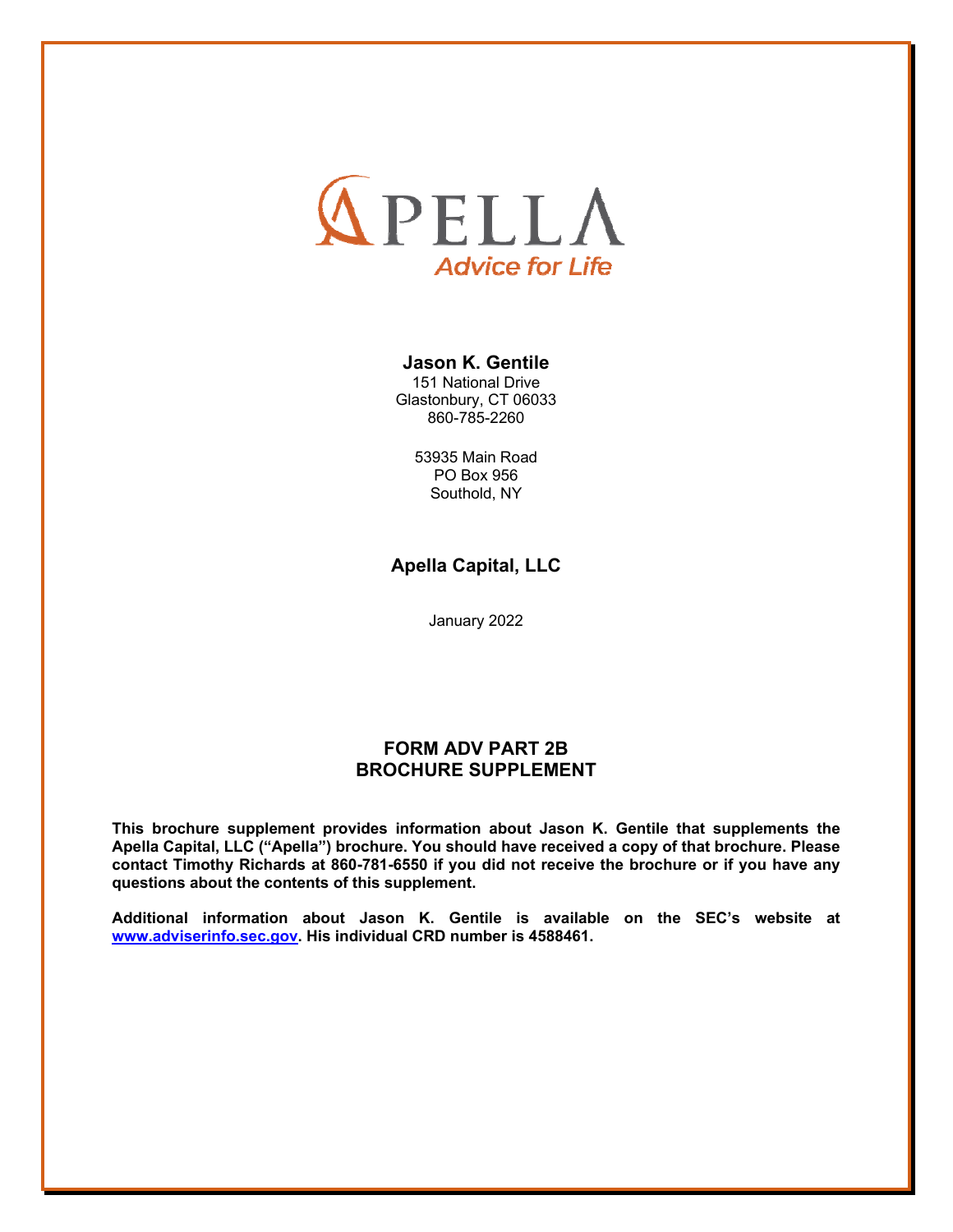Jason K. Gentile CRD No: 4588461 Apella IARD No: 171106<br>01/2022

## **Table of Contents**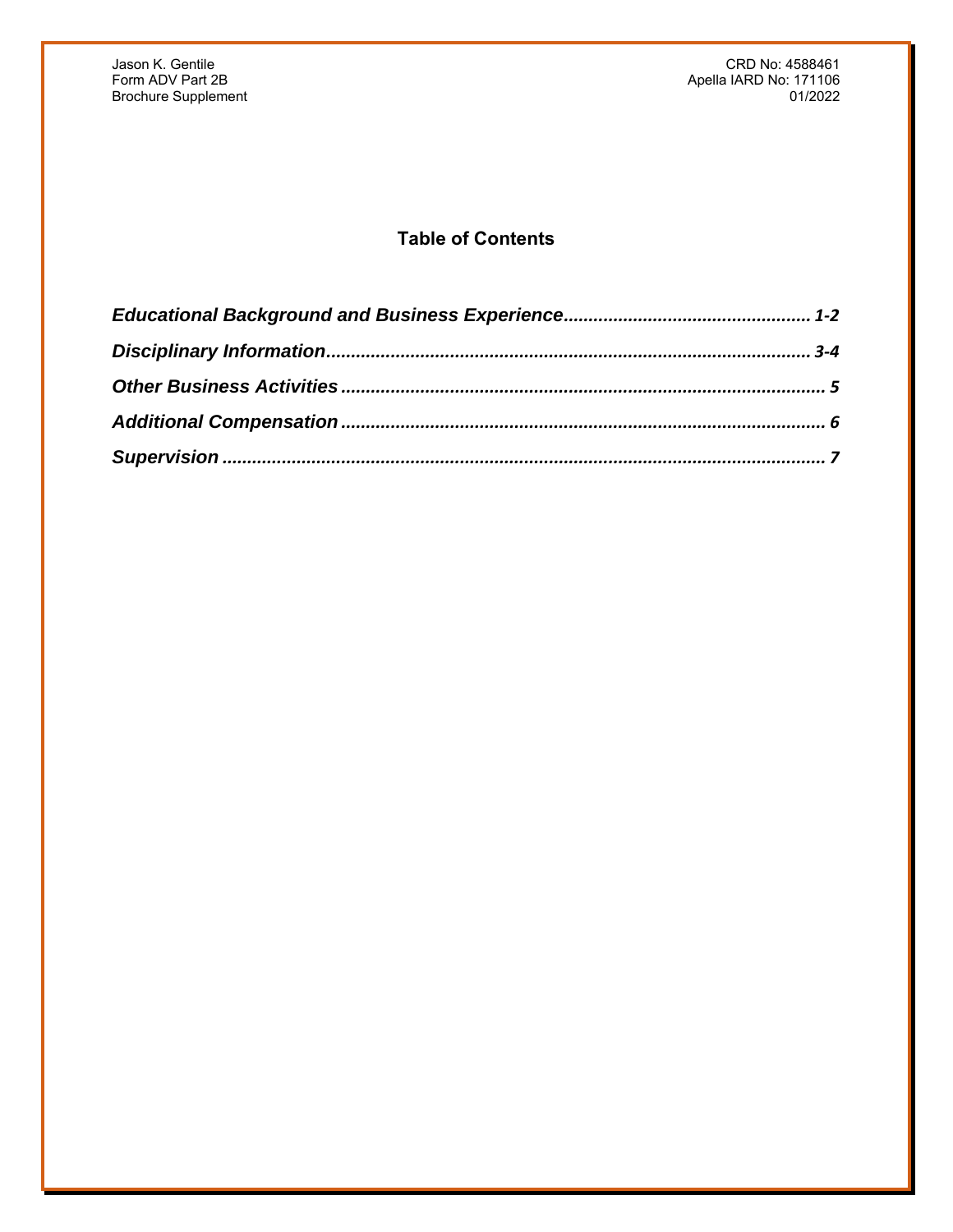### *Educational Background and Business Experience*

Form ADV Part 2B, Item 2

### **Jason K. Gentile**

*Year of Birth:* 1975 *Formal Education after High School:* 

Eastern Connecticut State University, B.S. Business, 2002

*Business Background for the Previous Five Years:* 

- Mr. Gentile is dually registered as an investment adviser representative of Apella and Symmetry Partners, LLC ("Symmetry Partners").
- Mr. Gentile started with Symmetry Partners in 2006 as an investment adviser representative and Apella in 2014, and currently holds the position of Director of Financial Planning and Senior Financial Advisor. Prior to joining Symmetry Partners, Mr. Gentile worked as a sales assistant at Advest, Inc.

#### *Certifications:*

• In 2010, Mr. Gentile earned the Certified Financial Planning designation, ("CFP").

The **Certified Financial Planner™, CFP®** and federally registered CFP (marks (collectively, the "CFP® marks") are professional certification marks granted in the United States by the Certified Financial Planner Board of Standards, Inc. ("CFP Board").

The CFP® certification is a voluntary certification; no federal or state law or regulation requires financial planners to hold CFP® certification. It is recognized in the United States and a number of other countries for its (1) high standard of professional education; (2) stringent code of conduct and standards of practice; and (3) ethical requirements that govern professional engagements with clients. Currently, more than 62,000 individuals have obtained CFP® certification in the United States.

To attain the right to use the CFP® marks, an individual must satisfactorily fulfill the following requirements:

Education: Complete an advanced college-level course of study addressing the financial planning subject areas that CFP Board's studies have determined as necessary for the competent and professional delivery of financial planning services, and attain a Bachelor's Degree from a regionally accredited United States college or university (or its equivalent from a foreign university). CFP Board's financial planning subject areas include insurance planning and risk management, employee benefits planning, investment planning, income tax planning, retirement planning, and estate planning.

Examination: Pass the comprehensive CFP® Certification Examination. The examination includes case studies and client scenarios designed to test one's ability to correctly diagnose financial planning issues and apply one's knowledge of financial planning to real world circumstances.

Experience: Complete at least three years of full-time financial planning-related experience (or the equivalent, measured as 2,000 hours per year).

Ethics: Agree to be bound by CFP Board's *Standards of Professional Conduct*, a set of documents outlining the ethical and practice standards for CFP® professionals. Individuals who become certified must complete the following ongoing education and ethics requirements in o rder to maintain the right to continue to use the CFP® marks.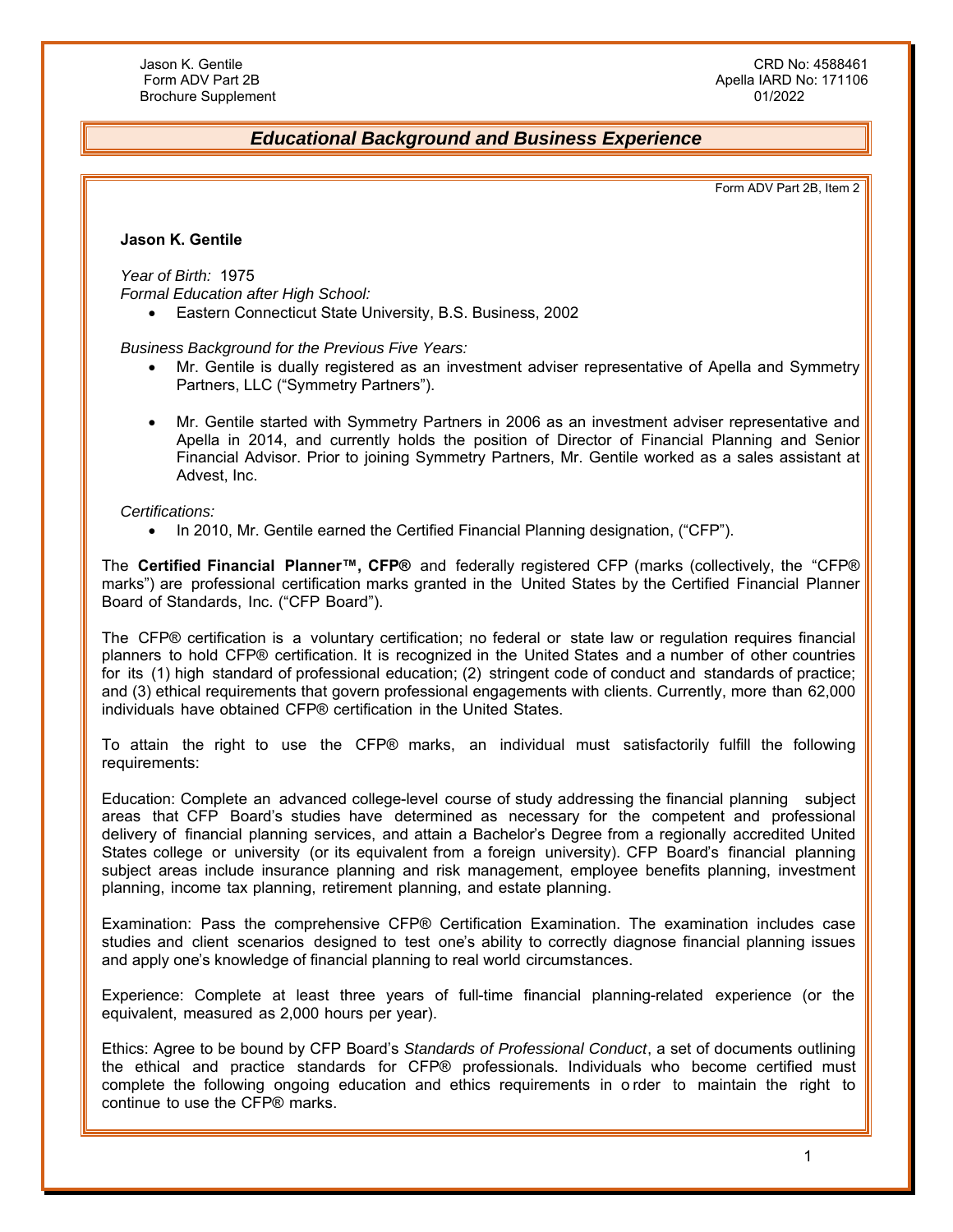Brochure Supplement

Jason K. Gentile CRD No: 4588461 Apella IARD No: 171106<br>01/2022

Continuing Education: Complete 30 hours of continuing education hours every two years, including two hours on the *Code of Ethics* and other parts of the *Standards of Professional Conduct*, to maintain competence and keep up with developments in the financial planning field.

Ethics: Renew an agreement to be bound by the *Standards of Professional Conduct.* The *Standards*  prominently require that CFP® professionals provide financial planning services at a fiduciary standard of care. This means CFP® professionals must provide financial planning services in the best interests of their clients.

CFP® professionals who fail to comply with the above standards and requirements may be subject to CFP Board's enforcement process, which could result in suspension or permanent revocation of their CFP® certification.

Additional information regarding this designation is available by contacting the CFP Board at www.CFP.net.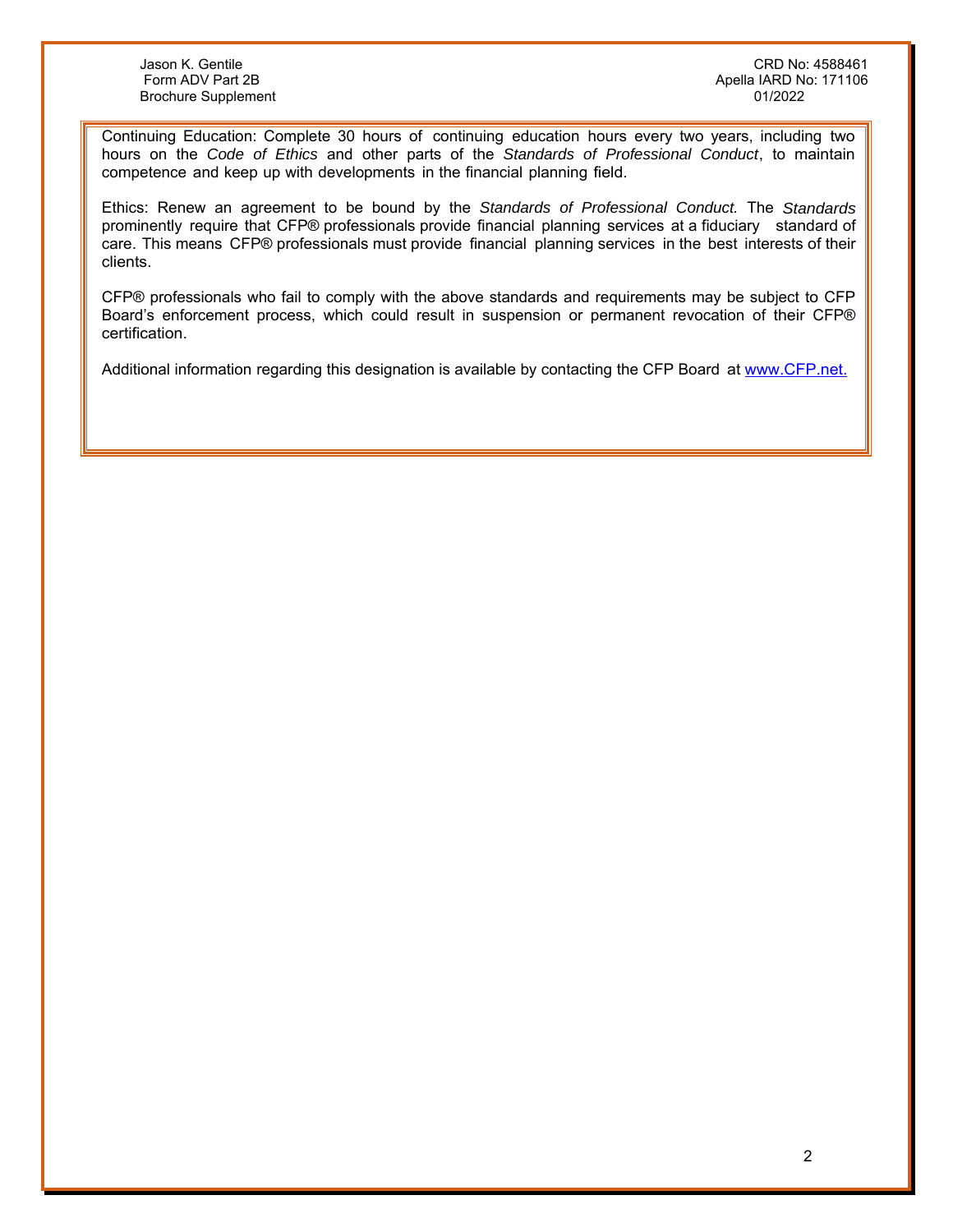## *Disciplinary Information*

Form ADV Part 2B, Item 3

Apella is required to disclose all material facts regarding any legal or disciplinary events that would be material to your evaluation of each supervised person providing investment advice.

#### **Jason K. Gentile**

No information is applicable to this item for Mr. Gentile.

- A. Mr. Gentile has never been subject to a criminal or civil action in a domestic, foreign or military court of competent jurisdiction in which the supervised person
	- 1. was convicted of, or pled guilty or nolo contendere ("no contest") to (a) any felony; (b) a misdemeanor that involved investments or an investment-related business, fraud, false statements or omissions, wrongful taking of property, bribery, perjury, forgery, counterfeiting, or extortion; or (c) a conspiracy to commit any of these offenses;
	- 2. is the named subject of a pending criminal proceeding that involves an investment-related business, fraud, false statements or omissions, wrongful taking of property, bribery, perjury, forgery, counterfeiting, extortion, or a conspiracy to commit any of these offenses;
	- 3. was found to have been involved in a violation of an investment-related statute or regulation; or
	- 4. was the subject of any order, judgment, or decree permanently or temporarily enjoining, or otherwise limiting, the supervised person from engaging in any investment-related activity, or from violating any investment-related statute, rule, or order.
- B. Mr. Gentile has never been subject to an administrative proceeding before the SEC, any other federal regulatory agency, any state regulatory agency, or any foreign financial regulatory authority in which the supervised person
	- 1. was found to have caused an investment-related business to lose its authorization to do business; or
	- 2. was found to have been involved in a violation of an investment-related statute or regulation and was the subject of an order by the agency or authority
		- a) denying, suspending, or revoking the authorization of the supervised person to act in an investment-related business;
		- b) barring or suspending the supervised person's association with an investment-related business;
		- c) otherwise significantly limiting the supervised person's investment-related activities; or
		- d) imposing a civil money penalty of more than \$2,500 on the supervised person.
- C. Mr. Gentile has never been subject to a self-regulatory organization (SRO) proceeding in which the supervised person
	- 1. was found to have caused an investment-related business to lose its authorization to do business; or
	- 2. was found to have been involved in a violation of the SRO's rules and was: (i) barred or suspended from membership or from association with other members, or was expelled from membership; (ii) otherwise significantly limited from investment-related activities; or (iii) fined more than \$2,500.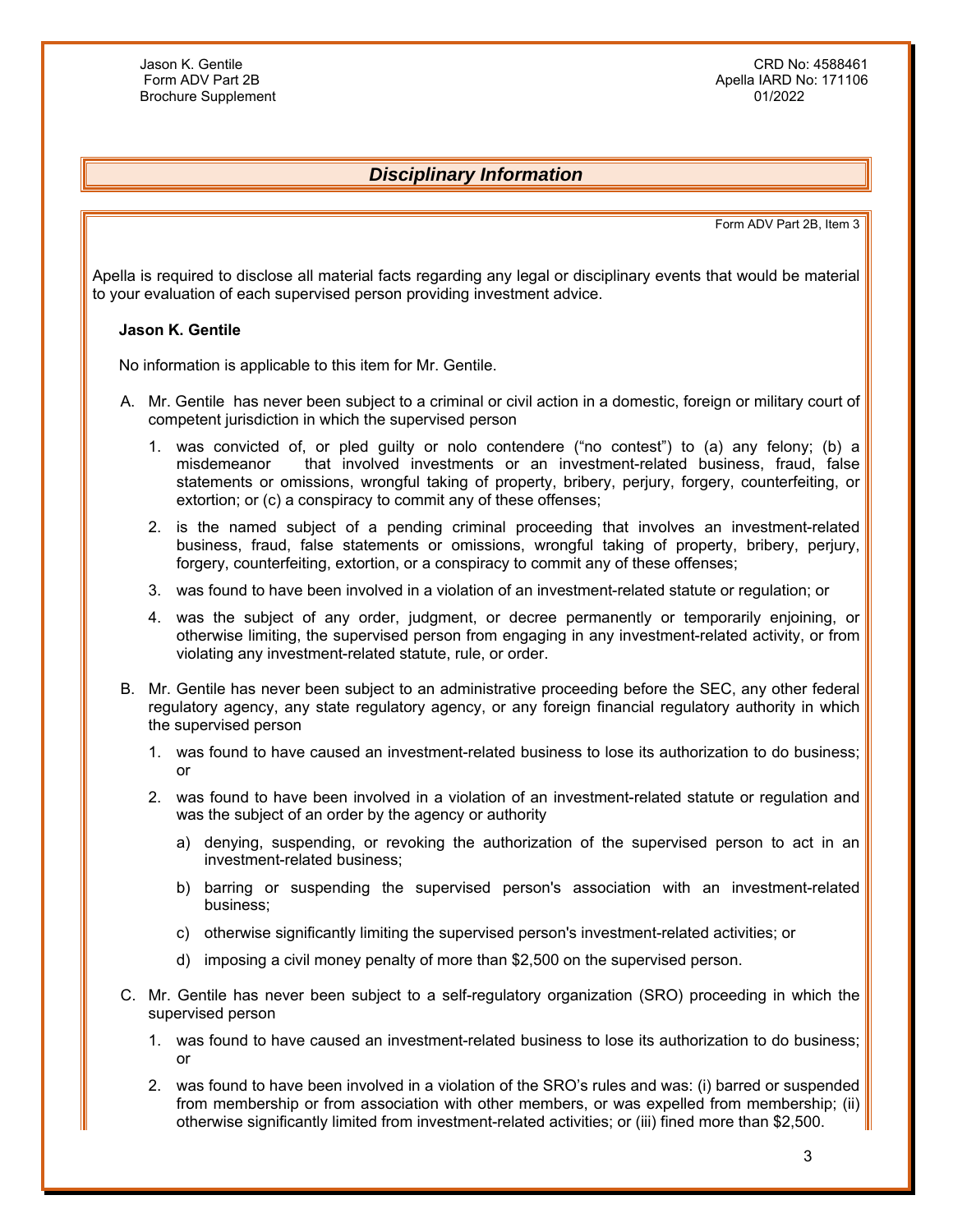Jason K. Gentile CRD No: 4588461 Apella IARD No: 171106<br>01/2022

Form ADV Part 2B, Item 3

D. Mr. Gentile has never been subject to any other proceeding in which a professional attainment, designation, or license of the supervised person was revoked or suspended because of a violation of rules relating to professional conduct.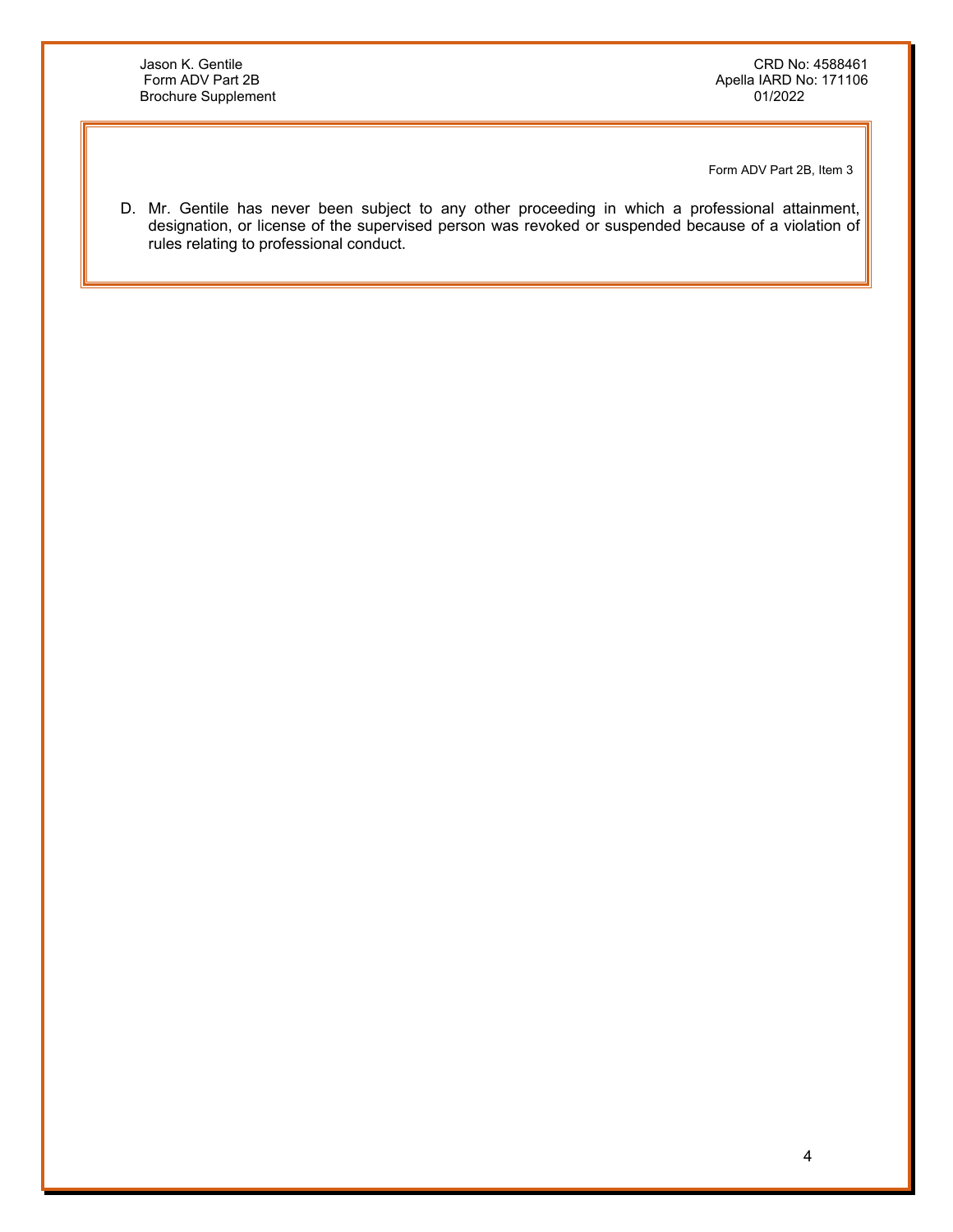**Jason K. Gentile** 

Jason K. Gentile CRD No: 4588461 Apella IARD No: 171106<br>01/2022

## *Other Business Activities*

Form ADV Part 2B, Item 4

- Mr. Gentile is an investment adviser representative of Symmetry Partners. Apella is an affiliate of Symmetry Partners.
- Mr. Gentile is a licensed insurance agent with various insurance companies. In such capacity, Apella may recommend, on a fully disclosed commission basis, the purchase of Life, Health, and Long Term Care insurance policies.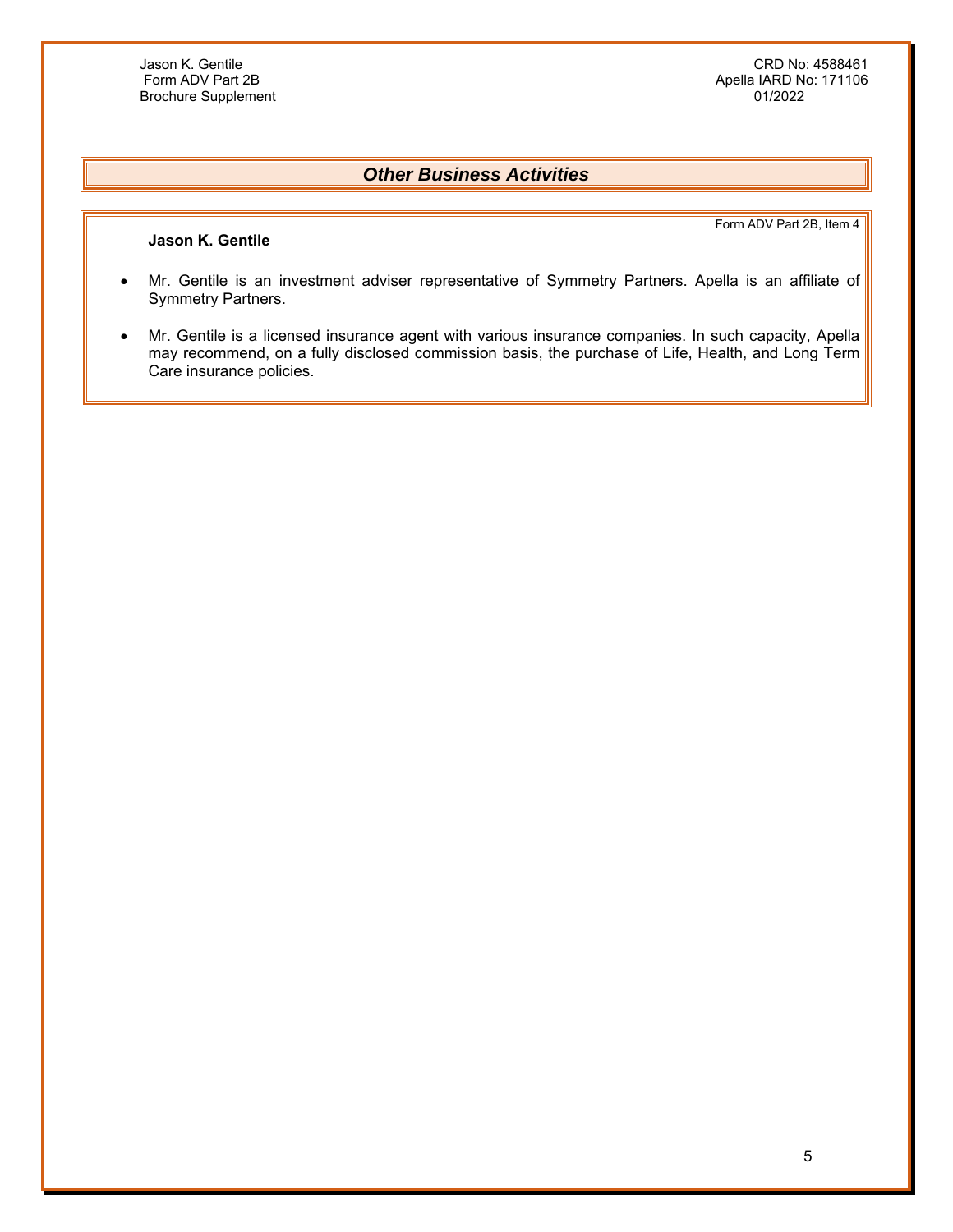Jason K. Gentile CRD No: 4588461 Apella IARD No: 171106<br>01/2022

# *Additional Compensation*

Form ADV Part 2B, Item 5

Jason K. Gentile does not receive any additional compensation such as, but not limited to, sales awards, other prizes and from any other source outside of Apella and Symmetry Partners.